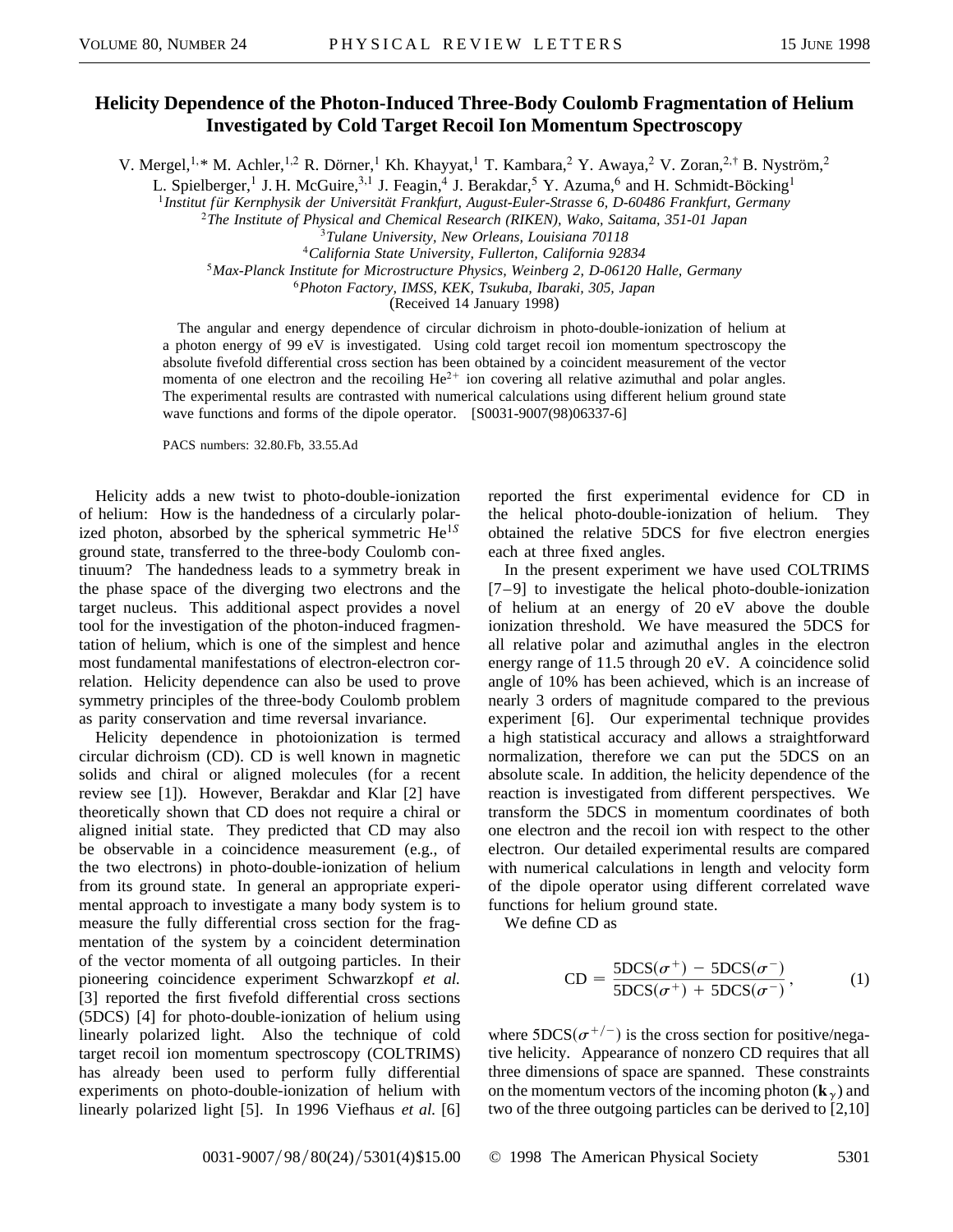$$
CD(\mathbf{k}_1, \mathbf{k}_2) = -i \sum_{L} \underbrace{f_{LL}(k_1, k_2)}_{(i)} \underbrace{\mathbf{B}_{10}^{LL}(\hat{\mathbf{k}}_1, \hat{\mathbf{k}}_2)}_{(ii)}.
$$
 (2)

Here  $\mathbf{k}_{\gamma}$  is taken as quantization axis, **B** is a bipolar harmonics as a function of the directions  $\hat{\mathbf{k}}_1, \hat{\mathbf{k}}_2$  of the outgoing electrons, and  $f(k_1, k_2)$  depends only on the magnitudes  $k_1, k_2$  of the electron momenta. Like all observables, CD must be invariant under exchange of the two electrons, i.e.,  $CD(\mathbf{k}_1, \mathbf{k}_2) = CD(\mathbf{k}_2, \mathbf{k}_1)$ . Since  $\mathbf{B}(\hat{\mathbf{k}}_1, \hat{\mathbf{k}}_2) = -\mathbf{B}(\hat{\mathbf{k}}_2, \hat{\mathbf{k}}_1)$ , it follows from Eq. (2) that  $f(k_1, k_2)$  is antisymmetric against exchange of the two electrons  $[f(k_1, k_2) = -f(k_2, k_1)]$ . The angular distributions are sufficiently illustrated by the bipolar harmonics for  $L = 1$ 

$$
\mathbf{B}_{10}^{11}(\hat{\mathbf{k}}_1, \hat{\mathbf{k}}_2) = \frac{i}{\sqrt{2}} (\hat{\mathbf{k}}_1 \times \hat{\mathbf{k}}_2) \cdot \hat{\mathbf{k}}_{\gamma}.
$$
 (3)

Therefore, nonvanishing CD requires the following: (i) Unequal energy sharing of the two electrons. (ii) Linear independence of  $\mathbf{k}_1, \mathbf{k}_2$ , and  $\mathbf{k}_\gamma$ , since CD is a pseudoscalar in the laboratory system. From Eq. (2) it follows that CD is zero when integrating over the direction of one electron (e.g., in a noncoincident experiment), or in the case at least one of the outgoing electrons is in an *s* state. The latter case is anticipated when one electron is very fast (carrying the angular momentum of the photon) while the other is very slow.

The experiment was performed at the helical undulator beam line BL28A [11] of the Photon Factory in Tsukuba/Japan. The degree of circular polarization (Stokes parameter  $S_3$ ) was about  $S_3 = \pm 0.95$ . The angle of the polarization ellipse as well as the degree of linear polarization was monitored during the whole experiment by observing the emission characteristics of the  $He^{1+}$ ions produced by single photoionization. The polarization properties are in good agreement with [12]. The effect of the noncircular contributions on the presented 5DCS was carefully estimated and found to be not significant. However, the CD presented later in Fig. 3 is corrected by  $1/|S_3|$ . We investigated photon energies of 99 and 174 eV corresponding to excess energies  $E = 20$  and 95 eV. Here we present only the data for  $E = 20$  eV. A precooled supersonic helium gas jet was used as the target. It combines the two most important features for high resolution recoil ion momentum spectroscopy: low internal temperature  $(<100$  mK) and localization of the target ( $\phi = 1$  mm). Because of the large coincidence efficiency of our "momentum-microscope" we could close the entrance and exit slits of the beam line to 25  $\mu$ m, yielding a photon energy resolution of  $\pm 0.2$  eV. Recoil ions created in the intersection volume of the gas jet and the photon beam are accelerated by a weak electric field  $(1.4 \text{ V/cm})$  onto a two-dimensional position-sensitive microchannel plate (MCP) detector. The extraction provides a detection solid angle of  $\Delta\Omega = 4\pi$  for the recoil ions. An electric field configuration, which focuses the extension of the target region in all three dimensions, was used for the ion extraction. Opposite to the recoil ion detector a second position-sensitive MCP detector with wedge-andstrip readout was placed to detect electrons, yielding a solid angle of  $\Delta\Omega/4\pi = 10\%$ . A stack of three meshes was mounted in front of the electron detector. The central mesh has been used as retarder in order to detect only the "fast" electrons from 11.5 to 20 eV. With this setup a coincidence count rate of up to 5 s  $^{-1}$  was achieved. The COLTRIM spectrometer is shown in Fig. 1.

For each detected double ionization event we recorded five independent observables: the two-dimensional position information of both the recoil ion  $(y_{ion}, z_{ion})$  and the fast electron  $(y_{e1}, z_{e1})$  as well as the time-of-flight difference  $(\Delta t)$  between the electron and ion signal. The electron and ion time of flight could not be measured separately due to the use of multibunch operation with a bunch distance of 2 ns in the storage ring. However, using these five observables together with the energy and the three momentum conservation laws one can calculate for each event all nine momentum components of the ion **K** and the two electrons  $\mathbf{k}_1, \mathbf{k}_2$  uniquely. With this advanced COLTRIMS setup we achieved a momentum resolution for the recoil ions of  $\Delta K_{x,z} = \pm 0.075$  a.u. and  $\Delta K_y = \pm 0.15$  a.u. For the electrons a momentum resolution of  $\pm 0.015$  a.u. has been obtained for all components. This corresponds to an electron energy resolution of  $\pm 0.5$  eV. We used both  $\sigma^+$  and  $\sigma^-$  helicity to control systematic errors in the experiment, since  $5DCS(\sigma^+)$ must turn into  $5DCS(\sigma^-)$  by inverting the handedness of the three vectors  $\mathbf{k}_1, \mathbf{k}_2, \mathbf{k}_\gamma$  as shown by Eq. (3).

Figure 2 shows the recoil ion and electron momentum distribution in Cartesian coordinates in the *x*-*y* plane at  $K_z = 0$  and  $k_{z2} = 0$ . The wave vector  $\mathbf{k}_\gamma$  points out of the plane of paper. For all four plots we fixed  $e_1$  within  $0.9 < k_{x1} < 1.2$  a.u. and with  $k_{y1} = k_{z1} = 0$ . Thus (a) and (b) show the 5DCS  $d^5\sigma/(dk_{x1}dk_{y1}dk_x dK_x dK_z)$  and (c) and (d)  $d^5\sigma/(dk_{x1}dk_{y1}dk_{x2}dk_{y2}dk_{z2})$ . The circles represent the maximum momentum for the ion and



FIG. 1. Cold target recoil ion momentum spectrometer: The photon beam (*z* direction) is intersected with the supersonic gas jet (*y* direction) in a weak electric field pointing in the *x* direction. Electrons and recoil ions are detected by positionsensitive microchannel plate detectors.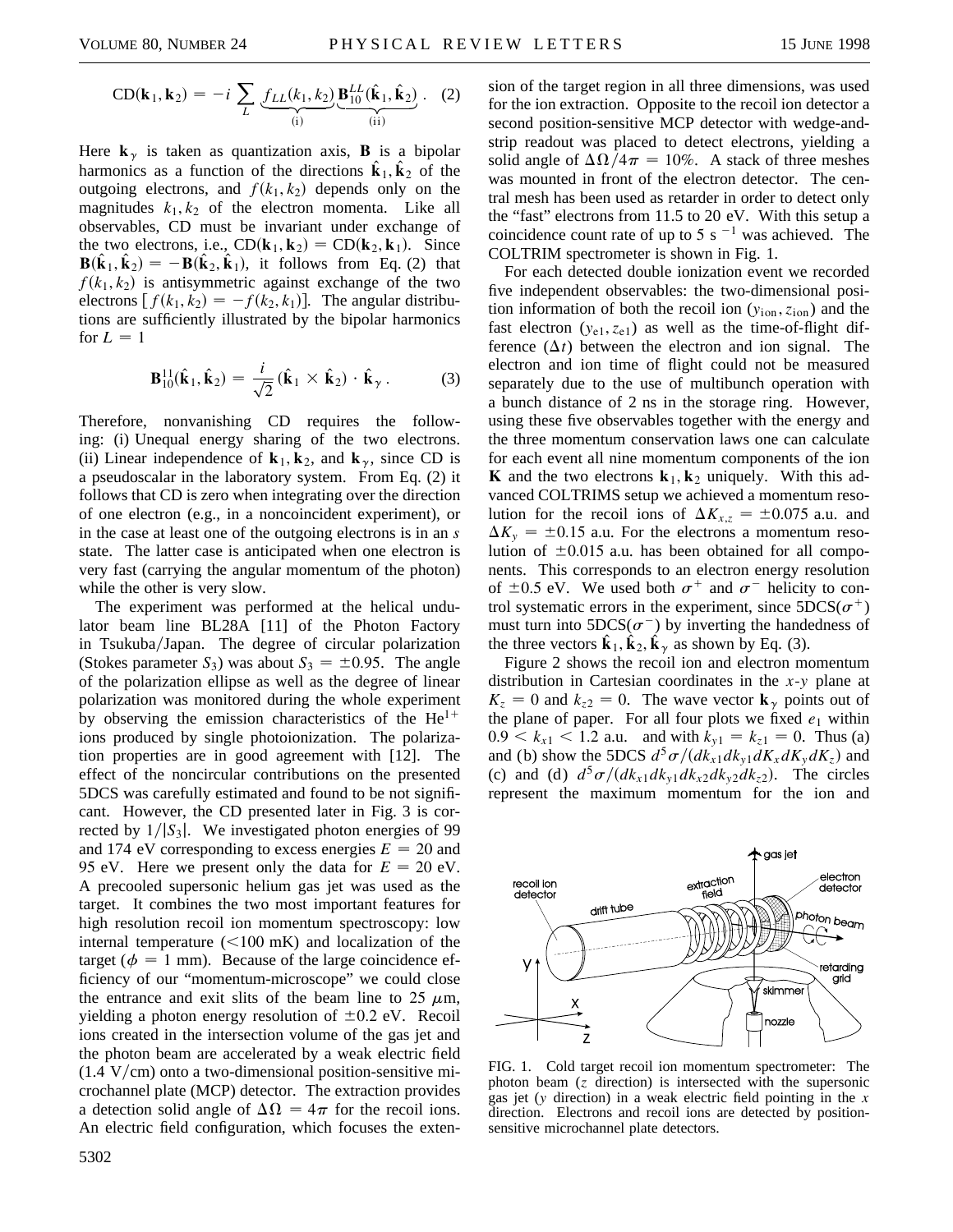

FIG. 2. Recoil ion and electron momentum distribution in the *x*-*y* plane for both  $\sigma^+$  and  $\sigma^-$  as indicated. We fixed  $e_1$ within  $0.9 < k_{x1} < 1.2$  a.u. and with  $k_{y1} = k_{z1} = 0$ . The wave vector  $\mathbf{k}_{\gamma}$  points out of the plane of paper. Circles: maximum magnitude of  $\bf{K}$  and  $\bf{k}_2$ . The grey scale represents the 5DCS on a linear scale.

*e*2, respectively. The 5DCS for the recoil ion peaks around  $K_x = -0.7$  and the 5DCS for  $e_2$  around  $k_{x2} =$  $-0.4$  due to the fact that the ion and  $e_2$  have to compensate for  $k_{x1}$  ( $\mathbf{k}_1 + \mathbf{k}_2 + \mathbf{K} = \mathbf{k}_\gamma \approx 0$ ). The effect of CD is manifested in a shift of the momenta **K** and  $k_2$  up and down along the *y* axis leading to asymmetric distributions with respect to the *x* axis. The maximum for the ions for  $\sigma^+$  is at negative  $K_y$  and for electrons at positive  $k_{y2}$ . The 5DCS for  $\sigma^-$  shows the mirror image of the one for  $\sigma^+$  with respect to the *x* axis.

For a quantitative comparison of the experimental and theoretical results, we transform the 5DCS in spherical coordinates.  $\theta_{1,2}$  are the polar angles with respect to the *z* axis (photon direction),  $\phi_{1,2}$  the azimuthal angles in the *x*-*y* plane, and  $E_{1,2}$  the energies of the two electrons. The subscript 1 denotes the fast detected electron. Figures 3(a)–3(e) show the 5DCS  $d^5\sigma/(d^2\Omega_1d^2\Omega_2dE_1)$ and  $3(f) - 3(j)$  the CD, both for coplanar geometry and as a function of  $\phi_2$ . The experimental data are integrated over  $\pm 0.5$  eV centered around the indicated values for  $E_1$ . Note that we cover 360° of  $\phi_2$  for the 5DCS due to our solid angle of  $4\pi$  for the recoil ion detection. The measured 5DCS for  $\phi_2$  between 270 $^{\circ}$  and 90 $^{\circ}$  is too small to calculate the CD in this range.

Our numerical calculations are based on first order pertubation theory using the dipole approximation [2,10]. The final state is described by a 3C-wave function [13]. We use two different correlated helium ground states, a three-parameter Hylleraas-type [14]  $(\Phi_H)$  and a wave



FIG. 3. (a)–(e) Polar plot of the 5DCS  $d^5\sigma/(d^2\Omega_1d^2\Omega_2dE_1)$ in atomic units. (f)–(j) CD, both as a function of  $\phi_2$ . We chose  $E_1$  as indicated in the figure and  $\phi_1 = 0$ ,  $\theta_1 = \theta_2 = 90^\circ$ .  $\mathbf{k}_{\gamma}$  points out of the plane of paper. The arrow represents  $\hat{\mathbf{k}}_1$ . (a) – (e) Experiment for  $\sigma^+$  (full dots) and  $\sigma^-$  (open dots). Theory for  $\sigma^+$  using  $\Phi_H$ , calculated in velocity form, multiplied by 4 (full curve) and the same in length form divided by 3 (dashed curve).  $(f)$ –(j) Experiment (full dots); theory  $\Phi_H$ , velocity form (full curve);  $\Phi_H$ , length form (dashed curve); and  $\Phi$ <sub>S</sub>, length form (dotted curve). Experiment by [6] (open triangles).

function according to Siebbeles *et al.* [15]  $(\Phi_S)$  which fulfills the Kato-cusp condition. We calculated the 5DCS and the CD using  $\Phi$ <sub>S</sub> in length and using  $\Phi$ <sub>H</sub> in length and velocity form.

Figures 3(a)–3(e) show the absolute 5DCS for  $\sigma^+$  (full dots) and  $\sigma$ <sup>-</sup> (open dots). The full curve shows the 5DCS for  $\sigma^+$  using  $\Phi_H$  calculated in velocity form and